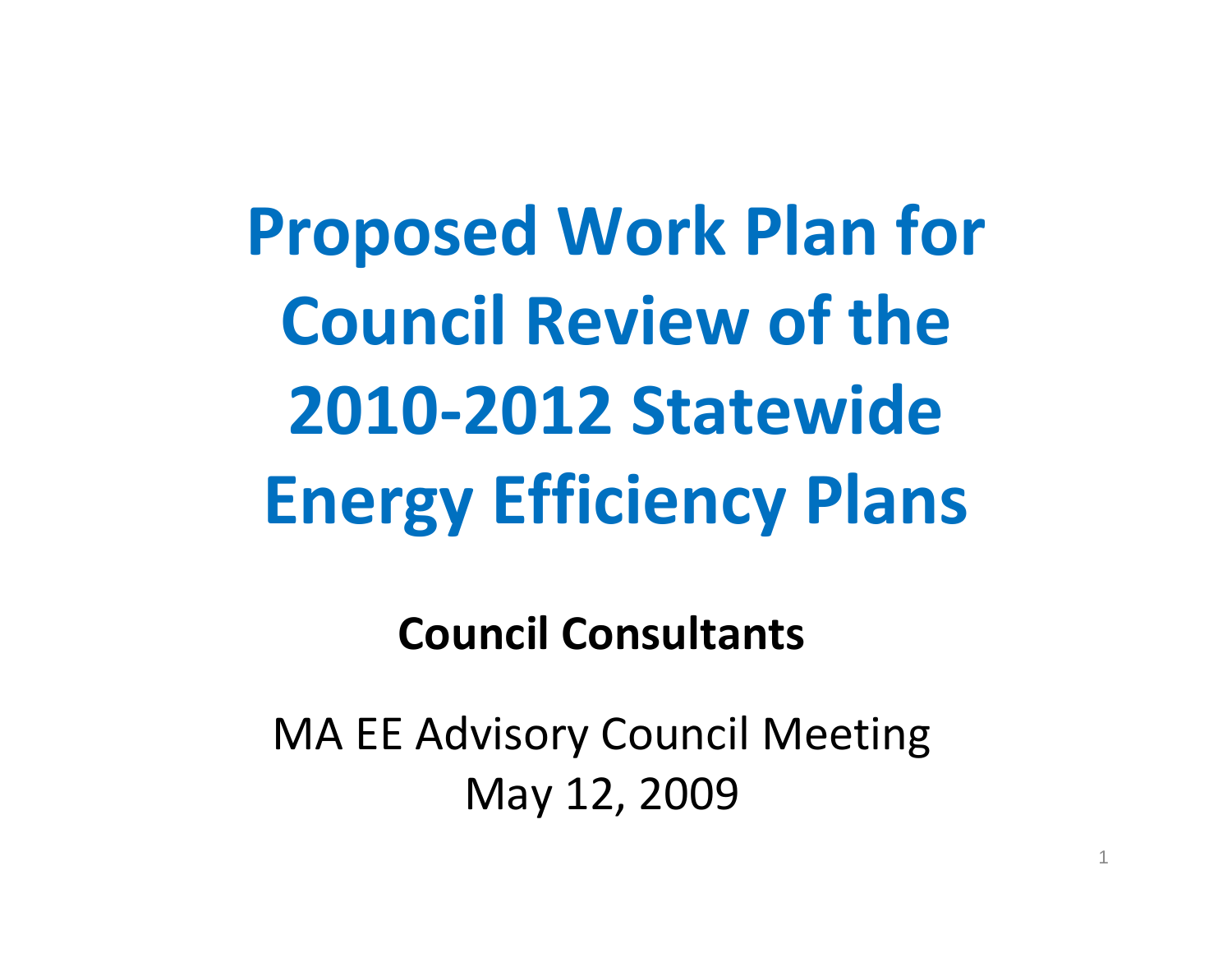## **Key Dates in the Process**

- May 12 Council finalizes list of key topics and develops work plan for its review of the Plans
- Rate and average bill impacts working group mtgs
- May 26/29 Council drafts and distributes its preliminary comments on the statewide Plans
- June 9 Council reviews preliminary analysis of rate/bill impacts, EE potential, and other topics
- Interactions and iterative process, May & June
- •June 23/26 – Council comments on statewide Plans
- •July 9 – Updated draft statewide Plans from PAs
- July 29 Council approval/cond. approval/comments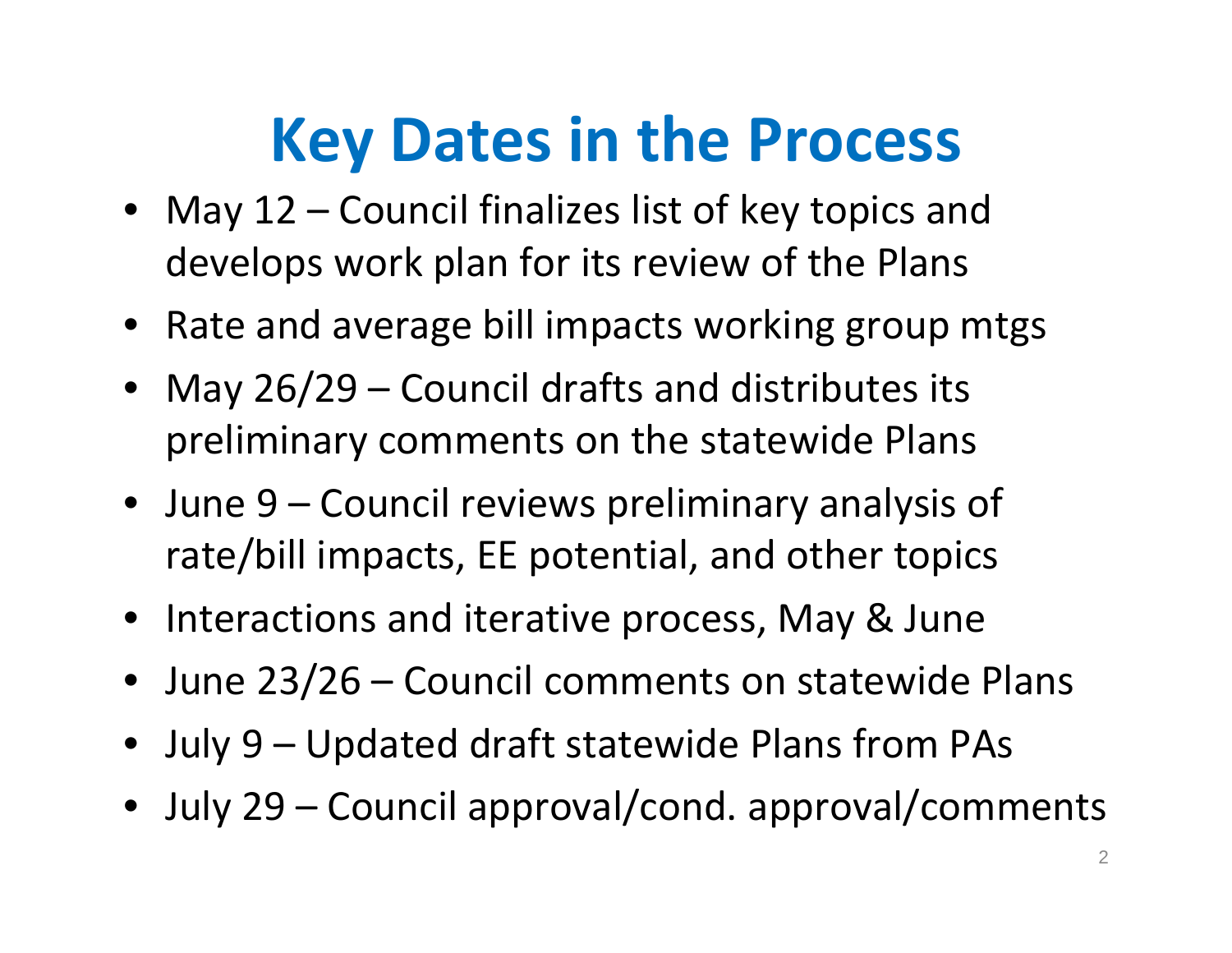| Week of                     | Plan                                                                                                                                                                                                                                     | Savings, Envir.                                                                                                                   | <b>Net Benefits</b>                                         | Rate & Avg.                                                   | <b>Assess All</b>                                   | <b>Evaluation</b>       | Performance                                                  | Jobs/Econ.                                      |  |
|-----------------------------|------------------------------------------------------------------------------------------------------------------------------------------------------------------------------------------------------------------------------------------|-----------------------------------------------------------------------------------------------------------------------------------|-------------------------------------------------------------|---------------------------------------------------------------|-----------------------------------------------------|-------------------------|--------------------------------------------------------------|-------------------------------------------------|--|
| <b>Date</b>                 | <b>Review</b>                                                                                                                                                                                                                            | <b>Benefits, Costs</b>                                                                                                            | & Cost-Eff.                                                 | <b>Bill Impacts</b>                                           | <b>Avail. CE EE</b>                                 | EM&V                    | <b>Incentives</b>                                            | <b>Impacts</b>                                  |  |
| Week May 4                  |                                                                                                                                                                                                                                          |                                                                                                                                   |                                                             |                                                               |                                                     |                         |                                                              |                                                 |  |
| May 5<br><b>EEAC Brief.</b> | PA Briefing on Statewide Plans (am); Council Working Session on Statewide Plans (pm), including consultant analysis and Q&A on Plans                                                                                                     |                                                                                                                                   |                                                             |                                                               |                                                     |                         |                                                              |                                                 |  |
| May 7                       |                                                                                                                                                                                                                                          |                                                                                                                                   |                                                             | WG: Method &<br>Framework                                     |                                                     |                         |                                                              |                                                 |  |
|                             |                                                                                                                                                                                                                                          |                                                                                                                                   |                                                             |                                                               |                                                     |                         |                                                              |                                                 |  |
| Week May 11                 |                                                                                                                                                                                                                                          |                                                                                                                                   |                                                             |                                                               |                                                     |                         |                                                              |                                                 |  |
| May 11                      |                                                                                                                                                                                                                                          | Receive PA-Spec.<br>& Screening Data                                                                                              | Screening<br>Data Received                                  |                                                               |                                                     |                         |                                                              |                                                 |  |
| May 12<br><b>EEAC Mtg.</b>  | EEAC reviews initial list of topics, and develops its work plan and schedule for review of Plans. Consultants provide initial review comments.<br>Council asks additional questions, discusses the Plans, and provides initial comments. |                                                                                                                                   |                                                             |                                                               |                                                     |                         |                                                              |                                                 |  |
|                             |                                                                                                                                                                                                                                          | Program level<br>data, when?                                                                                                      |                                                             |                                                               |                                                     |                         |                                                              |                                                 |  |
| May 14                      |                                                                                                                                                                                                                                          |                                                                                                                                   |                                                             | WG: Method,<br>Time Periods,<br>Cust. Groups                  |                                                     |                         |                                                              |                                                 |  |
| May 15                      | EEAC distributes/posts the work plan and schedule for its review of the statewide Plans                                                                                                                                                  |                                                                                                                                   |                                                             |                                                               |                                                     |                         |                                                              |                                                 |  |
|                             |                                                                                                                                                                                                                                          |                                                                                                                                   |                                                             |                                                               |                                                     |                         |                                                              |                                                 |  |
| <b>Week May 18</b>          |                                                                                                                                                                                                                                          |                                                                                                                                   |                                                             |                                                               |                                                     |                         |                                                              |                                                 |  |
| May 21                      |                                                                                                                                                                                                                                          | <b>Revised Analysis</b><br>Savings, Environ.<br>Benefits, Costs                                                                   |                                                             | WG: Inputs,<br>Data, Analysis                                 | Summary of<br><b>Other Studies</b><br>& Assessments |                         | <b>Draft Memo</b><br><b>Incentive Level</b><br>& Mechanism   |                                                 |  |
| May 22                      | Draft Prelim.<br>Comments                                                                                                                                                                                                                |                                                                                                                                   |                                                             |                                                               |                                                     |                         |                                                              |                                                 |  |
| Week May 25                 |                                                                                                                                                                                                                                          |                                                                                                                                   |                                                             |                                                               |                                                     |                         |                                                              |                                                 |  |
| May 26<br><b>EEAC Mtg.</b>  | Finish<br>Preliminary<br>Comments                                                                                                                                                                                                        | <b>Review Analysis</b><br>Savings, Environ.<br>Benefits, Costs                                                                    |                                                             |                                                               | Summary of<br><b>Other Studies</b><br>& Assessments | EMV Admin.<br>Framework | <b>Review Draft</b><br><b>Incentive Level</b><br>& Mechanism | <b>Review Inputs</b><br>& Analysis in<br>Plans? |  |
| May 28                      |                                                                                                                                                                                                                                          |                                                                                                                                   |                                                             | <b>WG: Review</b><br>Draft Analysis,<br><b>Revised Inputs</b> |                                                     |                         |                                                              |                                                 |  |
| May 29                      |                                                                                                                                                                                                                                          | EEAC distributes/posts its preliminary comments on the statewide Plans, and its questions and requests for additional information |                                                             |                                                               |                                                     |                         |                                                              |                                                 |  |
|                             |                                                                                                                                                                                                                                          |                                                                                                                                   |                                                             |                                                               |                                                     |                         |                                                              |                                                 |  |
| <b>Week June 1</b>          |                                                                                                                                                                                                                                          |                                                                                                                                   | <b>Consider Draft</b><br><b>Avoided Cost</b><br>Values/AESC |                                                               |                                                     |                         |                                                              |                                                 |  |
| June 4                      |                                                                                                                                                                                                                                          |                                                                                                                                   |                                                             | WG: Complete<br>Statewide<br>Analysis                         | Preliminary<br>Assessment<br><b>Distributed</b>     |                         |                                                              |                                                 |  |

## **EEAC Work Plan for Review of 2010-2012 Statewide Electric and Gas Energy Efficiency Plans: Other Topics**